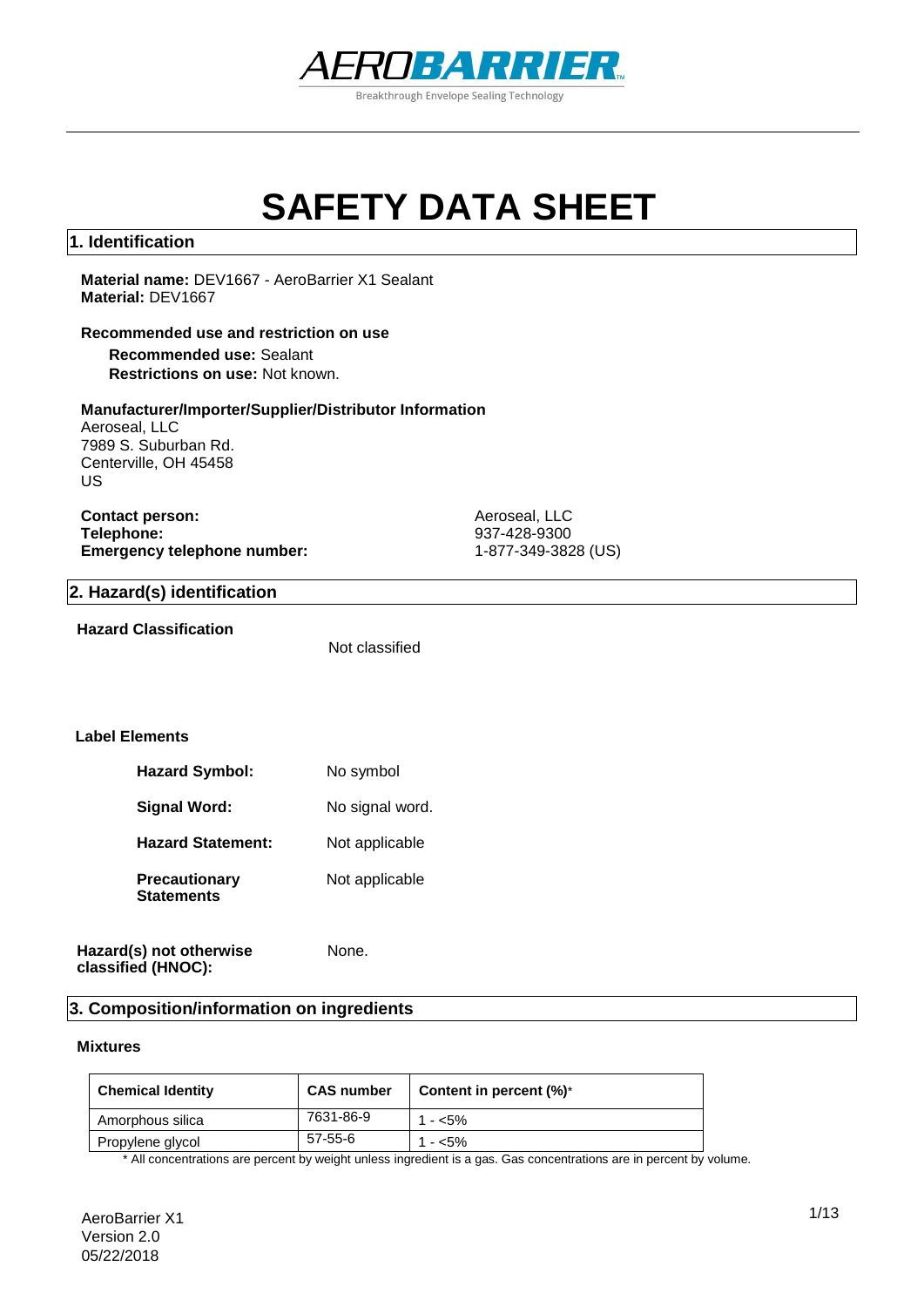

| 4. First-aid measures                                                      |                                                                                                                                                                                           |
|----------------------------------------------------------------------------|-------------------------------------------------------------------------------------------------------------------------------------------------------------------------------------------|
| Ingestion:                                                                 | Rinse mouth thoroughly.                                                                                                                                                                   |
| Inhalation:                                                                | Move to fresh air.                                                                                                                                                                        |
| <b>Skin Contact:</b>                                                       | Remove contaminated clothing and wash the skin thoroughly with soap and<br>water after work.                                                                                              |
| Eye contact:                                                               | Rinse immediately with plenty of water.                                                                                                                                                   |
| Most important symptoms/effects, acute and delayed                         |                                                                                                                                                                                           |
| <b>Symptoms:</b>                                                           | May cause skin and eye irritation.                                                                                                                                                        |
|                                                                            | Indication of immediate medical attention and special treatment needed                                                                                                                    |
| <b>Treatment:</b>                                                          | Get medical attention if symptoms occur.                                                                                                                                                  |
| 5. Fire-fighting measures                                                  |                                                                                                                                                                                           |
| <b>General Fire Hazards:</b>                                               | No unusual fire or explosion hazards noted.                                                                                                                                               |
| Suitable (and unsuitable) extinguishing media                              |                                                                                                                                                                                           |
| <b>Suitable extinguishing</b><br>media:                                    | Use fire-extinguishing media appropriate for surrounding materials.                                                                                                                       |
| <b>Unsuitable extinguishing</b><br>media:                                  | Do not use water jet as an extinguisher, as this will spread the fire.                                                                                                                    |
| Specific hazards arising from<br>the chemical:                             | During fire, gases hazardous to health may be formed.                                                                                                                                     |
| Special protective equipment and precautions for firefighters              |                                                                                                                                                                                           |
| <b>Special fire fighting</b><br>procedures:                                | No data available.                                                                                                                                                                        |
| Special protective equipment<br>for fire-fighters:                         | Self-contained breathing apparatus and full protective clothing must be<br>worn in case of fire.                                                                                          |
| 6. Accidental release measures                                             |                                                                                                                                                                                           |
| Personal precautions,<br>protective equipment and<br>emergency procedures: | No data available.                                                                                                                                                                        |
| <b>Methods and material for</b><br>containment and cleaning<br>up:         | Dam and absorb spillages with sand, earth or other non-combustible<br>material. Collect spillage in containers, seal securely and deliver for<br>disposal according to local regulations. |
| <b>Notification Procedures:</b>                                            | In the event of a spill or accidental release, notify relevant authorities in<br>accordance with all applicable regulations.                                                              |
| <b>AeroBarrier X1</b><br>$V$ arejon $20$                                   | 2/13                                                                                                                                                                                      |

#### Version 2.0 05/22/2018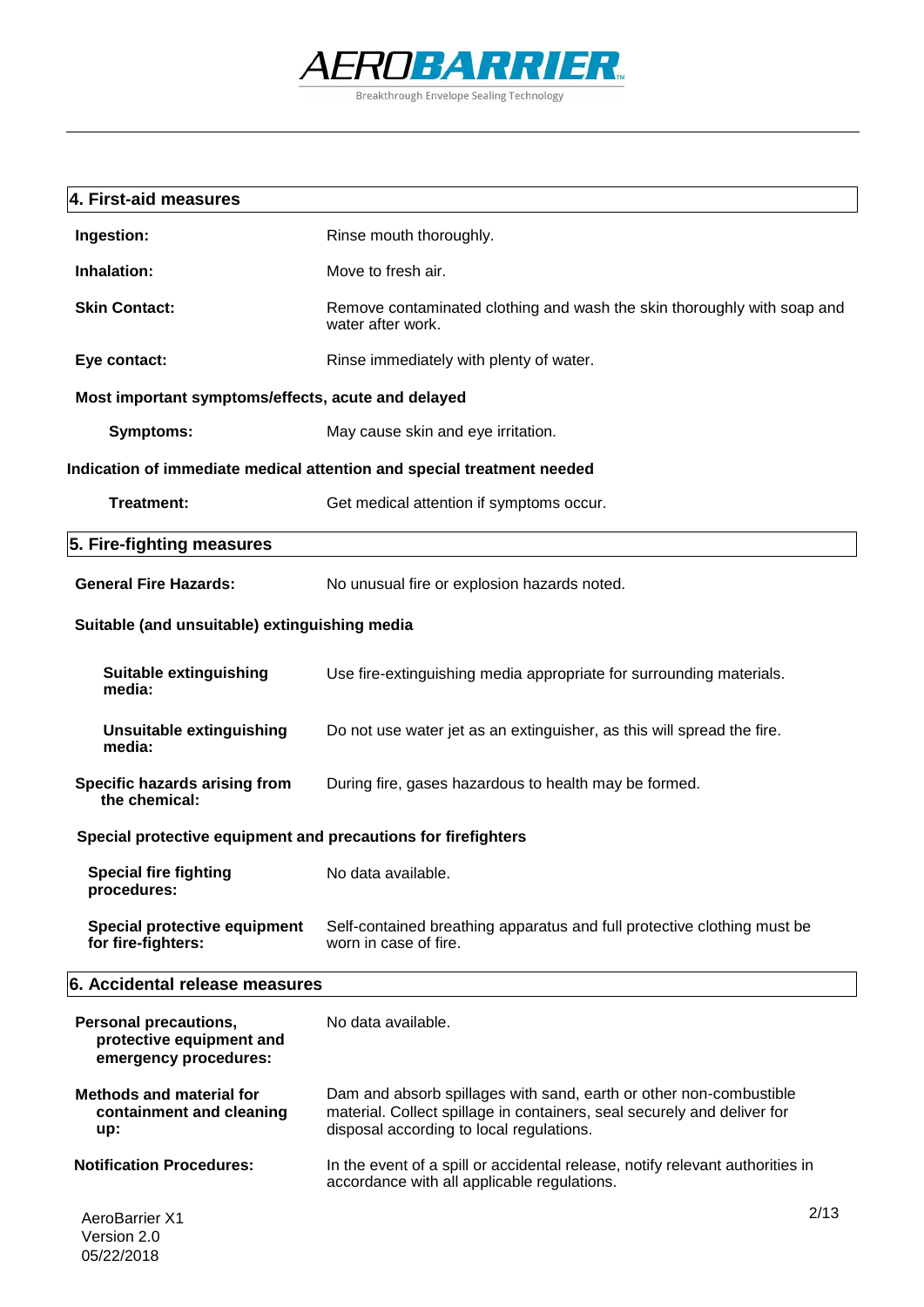

| <b>Environmental Precautions:</b>                                   | Avoid release to the environment. Prevent further leakage or spillage if safe<br>to do so. Do not contaminate water sources or sewer. Environmental<br>manager must be informed of all major spillages.                                                    |
|---------------------------------------------------------------------|------------------------------------------------------------------------------------------------------------------------------------------------------------------------------------------------------------------------------------------------------------|
| 7. Handling and storage                                             |                                                                                                                                                                                                                                                            |
| <b>Precautions for safe handling:</b>                               | Provide adequate ventilation. Wear appropriate personal protective<br>equipment. Observe good industrial hygiene practices. Provide adequate<br>ventilation. Wear appropriate personal protective equipment. Observe good<br>industrial hygiene practices. |
| Conditions for safe storage,<br>including any<br>incompatibilities: | Store away from incompatible materials. Store in original tightly closed<br>container.                                                                                                                                                                     |

### **8. Exposure controls/personal protection**

#### **Control Parameters**

#### **Occupational Exposure Limits**

| <b>Chemical Identity</b> | Type       | <b>Exposure Limit Values</b>                            | <b>Source</b>                                   |
|--------------------------|------------|---------------------------------------------------------|-------------------------------------------------|
| Amorphous silica         | <b>TWA</b> | 20 millions of<br>particles per<br>cubic foot of<br>air | US. OSHA Table Z-3 (29 CFR 1910.1000)<br>(2000) |
|                          | TWA        | $0.8 \text{ mg/m}$ 3                                    | US. OSHA Table Z-3 (29 CFR 1910.1000)<br>(2000) |

None of the components have assigned exposure limits.

| <b>Chemical name</b>                     | Type        | <b>Exposure Limit Values</b> | <b>Source</b>                                                                                                                                                                 |
|------------------------------------------|-------------|------------------------------|-------------------------------------------------------------------------------------------------------------------------------------------------------------------------------|
| Amorphous silica - Total                 | <b>TWA</b>  | $4 \text{ mg/m}$ 3           | Canada. British Columbia OELs. (Occupational<br><b>Exposure Limits for Chemical Substances,</b><br>Occupational Health and Safety Regulation<br>296/97, as amended) (07 2007) |
| Amorphous silica -<br>Respirable.        | <b>TWA</b>  | $1.5 \text{ mg/m}$           | Canada. British Columbia OELs. (Occupational<br><b>Exposure Limits for Chemical Substances,</b><br>Occupational Health and Safety Regulation<br>296/97, as amended) (07 2007) |
| Amorphous silica -<br>Respirable dust.   | <b>TWA</b>  | 6 mg/m $3$                   | Canada. Quebec OELs. (Ministry of Labor -<br>Regulation Respecting the Quality of the Work<br>Environment) (12 2008)                                                          |
| Propylene glycol - Aerosol.              | <b>TWA</b>  | $10$ mg/m $3$                | Canada. Ontario OELs. (Control of Exposure to<br>Biological or Chemical Agents) (11 2010)                                                                                     |
| Propylene glycol - Vapor and<br>aerosol. | <b>TWA</b>  | 155 mg/m3<br>50 ppm          | Canada. Ontario OELs. (Control of Exposure to<br>Biological or Chemical Agents) (06 2015)                                                                                     |
| Ammonium hydroxide                       | <b>STEL</b> | 35 ppm                       | Canada. British Columbia OELs. (Occupational<br>Exposure Limits for Chemical Substances,<br>Occupational Health and Safety Regulation<br>296/97, as amended) (07 2007)        |
|                                          | <b>TWA</b>  | 25 ppm                       | Canada. British Columbia OELs. (Occupational<br>Exposure Limits for Chemical Substances,<br>Occupational Health and Safety Regulation<br>296/97, as amended) (07 2007)        |
| Ammonium hydroxide                       | <b>TWA</b>  | 25 ppm                       | Canada. Ontario OELs. (Control of Exposure to<br>Biological or Chemical Agents) (11 2010)                                                                                     |
|                                          | <b>STEL</b> | 35 ppm                       | Canada. Ontario OELs. (Control of Exposure to<br>Biological or Chemical Agents) (11 2010)                                                                                     |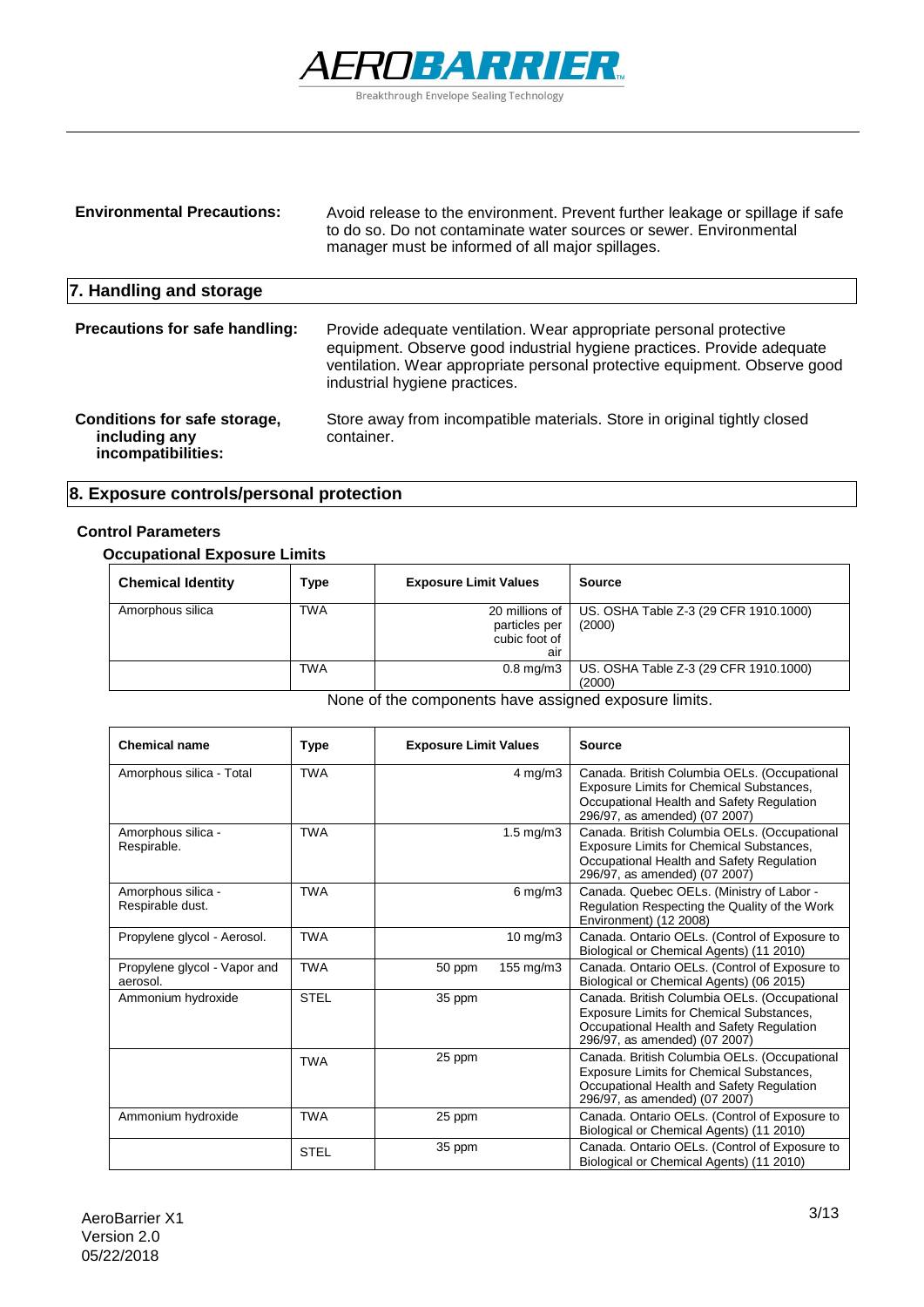

| Heavy paraffinic distillate -<br>Mist.               | <b>TWA</b>     |           | $0.2$ mg/m $3$   | Canada. British Columbia OELs. (Occupational<br>Exposure Limits for Chemical Substances,<br>Occupational Health and Safety Regulation<br>296/97, as amended) (07 2007) |
|------------------------------------------------------|----------------|-----------|------------------|------------------------------------------------------------------------------------------------------------------------------------------------------------------------|
|                                                      | <b>TWA</b>     |           | 1 $mg/m3$        | Canada. British Columbia OELs. (Occupational<br>Exposure Limits for Chemical Substances,<br>Occupational Health and Safety Regulation<br>296/97, as amended) (07 2007) |
| Heavy paraffinic distillate -<br>Inhalable fraction. | TWA            |           | $5$ mg/m $3$     | Canada. Ontario OELs. (Control of Exposure to<br>Biological or Chemical Agents) (06 2015)                                                                              |
|                                                      | <b>TWA</b>     |           | $5 \text{ mg/m}$ | Canada. Ontario OELs. (Control of Exposure to<br>Biological or Chemical Agents) (06 2015)                                                                              |
| Heavy paraffinic distillate -<br>Mist.               | TWA            |           | $5 \text{ mg/m}$ | Canada. Quebec OELs. (Ministry of Labor -<br>Regulation Respecting the Quality of the Work<br>Environment) (12 2008)                                                   |
|                                                      | <b>STEL</b>    |           | $10$ mg/m $3$    | Canada. Quebec OELs. (Ministry of Labor -<br>Regulation Respecting the Quality of the Work<br>Environment) (12 2008)                                                   |
| Methanol                                             | STEL           | 250 ppm   |                  | Canada. British Columbia OELs. (Occupational<br>Exposure Limits for Chemical Substances,<br>Occupational Health and Safety Regulation<br>296/97, as amended) (07 2007) |
|                                                      | <b>TWA</b>     | 200 ppm   |                  | Canada. British Columbia OELs. (Occupational<br>Exposure Limits for Chemical Substances,<br>Occupational Health and Safety Regulation<br>296/97, as amended) (07 2007) |
| Methanol                                             | <b>STEL</b>    | $250$ ppm |                  | Canada. Ontario OELs. (Control of Exposure to<br>Biological or Chemical Agents) (11 2010)                                                                              |
|                                                      | TWA            | 200 ppm   |                  | Canada. Ontario OELs. (Control of Exposure to<br>Biological or Chemical Agents) (11 2010)                                                                              |
| Methanol                                             | TWA            | 200 ppm   | 262 mg/m3        | Canada. Quebec OELs. (Ministry of Labor -<br>Regulation Respecting the Quality of the Work<br>Environment) (12 2008)                                                   |
|                                                      | <b>STEL</b>    | 250 ppm   | 328 mg/m3        | Canada. Quebec OELs. (Ministry of Labor -<br>Regulation Respecting the Quality of the Work<br>Environment) (12 2008)                                                   |
| <b>Ethyl Acrylate</b>                                | <b>TWA</b>     | 5 ppm     |                  | Canada. British Columbia OELs. (Occupational<br>Exposure Limits for Chemical Substances,<br>Occupational Health and Safety Regulation<br>296/97, as amended) (07 2007) |
|                                                      | <b>STEL</b>    | 15 ppm    |                  | Canada. British Columbia OELs. (Occupational<br>Exposure Limits for Chemical Substances,<br>Occupational Health and Safety Regulation<br>296/97, as amended) (07 2007) |
| <b>Ethyl Acrylate</b>                                | <b>TWA</b>     | 5 ppm     |                  | Canada. Ontario OELs. (Control of Exposure to<br>Biological or Chemical Agents) (11 2010)                                                                              |
|                                                      | <b>STEL</b>    | 15 ppm    |                  | Canada. Ontario OELs. (Control of Exposure to<br>Biological or Chemical Agents) (11 2010)                                                                              |
| <b>Ethyl Acrylate</b>                                | <b>TWA</b>     | 5 ppm     | 20 mg/m3         | Canada. Quebec OELs. (Ministry of Labor -<br>Regulation Respecting the Quality of the Work<br>Environment) (12 2008)                                                   |
|                                                      | <b>STEL</b>    | 15 ppm    | $61$ mg/m $3$    | Canada. Quebec OELs. (Ministry of Labor -<br>Regulation Respecting the Quality of the Work<br>Environment) (12 2008)                                                   |
| Formaldehyde                                         | <b>TWA</b>     | $0.3$ ppm |                  | Canada. British Columbia OELs. (Occupational<br>Exposure Limits for Chemical Substances,<br>Occupational Health and Safety Regulation<br>296/97, as amended) (07 2007) |
|                                                      | <b>CEILING</b> | 1 ppm     |                  | Canada. British Columbia OELs. (Occupational<br>Exposure Limits for Chemical Substances,<br>Occupational Health and Safety Regulation<br>296/97, as amended) (07 2007) |
| Formaldehyde                                         | <b>STEL</b>    | 1 ppm     |                  | Canada. Ontario OELs. (Control of Exposure to<br>Biological or Chemical Agents) (11 2010)                                                                              |
|                                                      | <b>CEV</b>     | $1.5$ ppm |                  | Canada. Ontario OELs. (Control of Exposure to<br>Biological or Chemical Agents) (11 2010)                                                                              |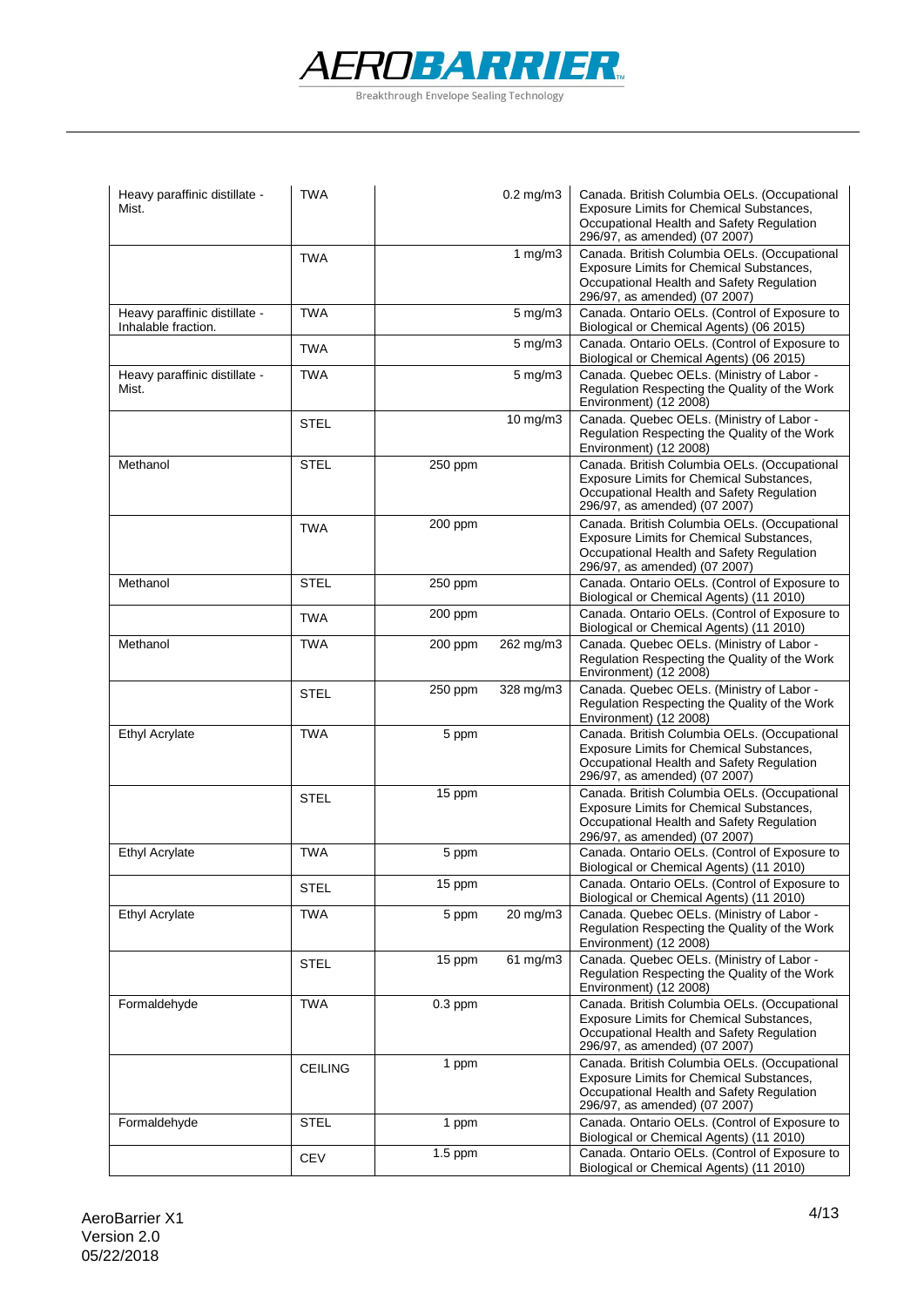

| Formaldehyde                                                          | <b>CEILING</b> | 2 ppm                                                   | $3 \text{ mg/m}$ | Canada. Quebec OELs. (Ministry of Labor -<br>Regulation Respecting the Quality of the Work<br>Environment) (12 2008)                                                                                                    |
|-----------------------------------------------------------------------|----------------|---------------------------------------------------------|------------------|-------------------------------------------------------------------------------------------------------------------------------------------------------------------------------------------------------------------------|
| <b>Appropriate Engineering</b><br><b>Controls</b>                     |                |                                                         |                  | Observe good industrial hygiene practices. Observe occupational exposure<br>limits and minimize the risk of inhalation of vapors and mist. Mechanical<br>ventilation or local exhaust ventilation may be required.      |
| Individual protection measures, such as personal protective equipment |                |                                                         |                  |                                                                                                                                                                                                                         |
| <b>General information:</b>                                           |                | Use personal protective equipment as required.          |                  |                                                                                                                                                                                                                         |
| <b>Eye/face protection:</b>                                           |                | Wear goggles/face shield.                               |                  |                                                                                                                                                                                                                         |
| <b>Skin Protection</b><br><b>Hand Protection:</b>                     |                | Use suitable protective gloves if risk of skin contact. |                  |                                                                                                                                                                                                                         |
| Other:                                                                |                | No data available.                                      |                  |                                                                                                                                                                                                                         |
| <b>Respiratory Protection:</b>                                        |                | local supervisor.                                       |                  | In case of inadequate ventilation use suitable respirator. Seek advice from                                                                                                                                             |
| Hygiene measures:                                                     |                | footwear that cannot be cleaned.                        |                  | Always observe good personal hygiene measures, such as washing after<br>handling the material and before eating, drinking, and/or smoking. Routinely<br>wash work clothing to remove contaminants. Discard contaminated |

## **9. Physical and chemical properties**

#### **Appearance**

| <b>Physical state:</b>                                | liquid                                                                                         |
|-------------------------------------------------------|------------------------------------------------------------------------------------------------|
| Form:                                                 | liquid                                                                                         |
| Color:                                                | White                                                                                          |
| Odor:                                                 | Mild                                                                                           |
| <b>Odor threshold:</b>                                | No data available.                                                                             |
| pH:                                                   | No data available.                                                                             |
| <b>Melting point/freezing point:</b>                  | No data available.                                                                             |
| Initial boiling point and boiling range:              | No data available.                                                                             |
| <b>Flash Point:</b>                                   | No data available.                                                                             |
| <b>Evaporation rate:</b>                              | Slower than Ether                                                                              |
| Flammability (solid, gas):                            | No                                                                                             |
| Upper/lower limit on flammability or explosive limits |                                                                                                |
| Flammability limit - upper (%):                       | No data available.                                                                             |
| Flammability limit - lower (%):                       | No data available.                                                                             |
| Explosive limit - upper (%):                          | No data available.                                                                             |
| Explosive limit - lower (%):                          | No data available.                                                                             |
| Vapor pressure:                                       | No data available.                                                                             |
| Vapor density:                                        | Vapors are heavier than air and may travel along the floor and<br>in the bottom of containers. |
| <b>Relative density:</b>                              | 1.041                                                                                          |
| Solubility(ies)                                       |                                                                                                |
| <b>AeroBarrier X1</b>                                 | 5/13                                                                                           |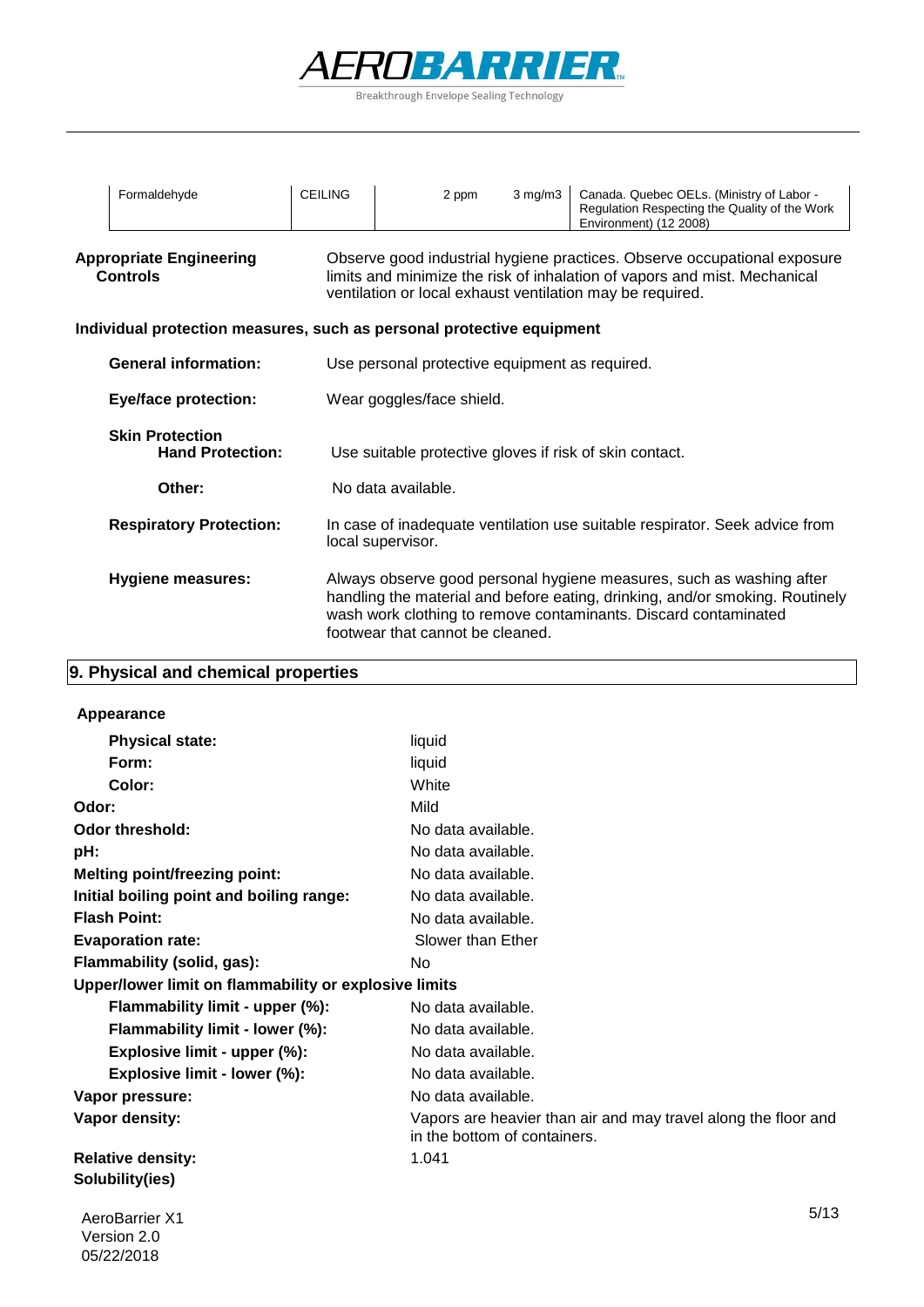

| <b>Solubility in water:</b>              | Soluble            |
|------------------------------------------|--------------------|
| Solubility (other):                      | No data available. |
| Partition coefficient (n-octanol/water): | No data available. |
| Auto-ignition temperature:               | No data available. |
| <b>Decomposition temperature:</b>        | No data available. |
| <b>Viscosity:</b>                        | No data available. |
|                                          |                    |

#### **10. Stability and reactivity**

| <b>Reactivity:</b>                                 | No data available.                                                                                 |
|----------------------------------------------------|----------------------------------------------------------------------------------------------------|
| <b>Chemical Stability:</b>                         | Material is stable under normal conditions.                                                        |
| <b>Possibility of hazardous</b><br>reactions:      | No data available.                                                                                 |
| Conditions to avoid:                               | Avoid heat or contamination.                                                                       |
| <b>Incompatible Materials:</b>                     | Avoid contact with acids and oxidizing substances. Bases, alkalies<br>(organic). Isocyanates.      |
| <b>Hazardous Decomposition</b><br><b>Products:</b> | Thermal decomposition or combustion may liberate carbon oxides and<br>other toxic gases or vapors. |

#### **11. Toxicological information**

#### **Information on likely routes of exposure**

| Inhalation:          | In high concentrations, vapors, fumes or mists may irritate nose, throat and<br>mucus membranes. |
|----------------------|--------------------------------------------------------------------------------------------------|
| <b>Skin Contact:</b> | Moderately irritating to skin with prolonged exposure.                                           |
| Eye contact:         | Eye contact is possible and should be avoided.                                                   |
| Ingestion:           | May be ingested by accident. Ingestion may cause irritation and malaise.                         |
|                      |                                                                                                  |

#### **Symptoms related to the physical, chemical and toxicological characteristics**

| Inhalation:          | No data available. |
|----------------------|--------------------|
| <b>Skin Contact:</b> | No data available. |
| Eye contact:         | No data available. |
| Ingestion:           | No data available. |

#### **Information on toxicological effects**

#### **Acute toxicity (list all possible routes of exposure)**

## **Oral**

Not classified for acute toxicity based on available data.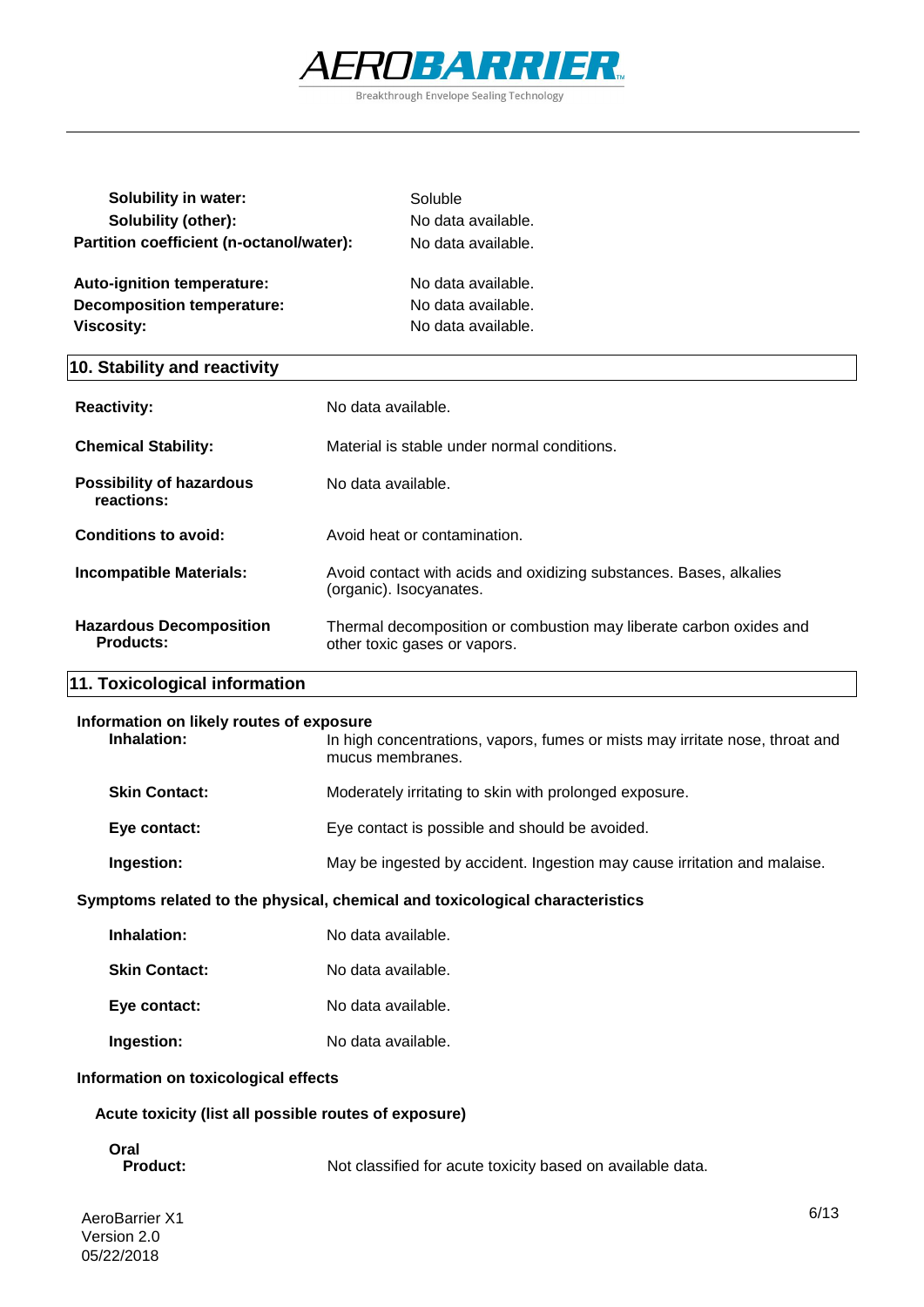

| <b>Dermal</b><br><b>Product:</b>                                             | Not classified for acute toxicity based on available data.                                        |      |
|------------------------------------------------------------------------------|---------------------------------------------------------------------------------------------------|------|
| <b>Inhalation</b><br><b>Product:</b>                                         | Not classified for acute toxicity based on available data.                                        |      |
| <b>Repeated dose toxicity</b><br><b>Product:</b>                             | No data available.                                                                                |      |
| <b>Skin Corrosion/Irritation</b><br><b>Product:</b>                          | No data available.                                                                                |      |
| <b>Serious Eye Damage/Eye Irritation</b><br>Product:                         | No data available.                                                                                |      |
| <b>Respiratory or Skin Sensitization</b><br><b>Product:</b>                  | No data available.                                                                                |      |
| Carcinogenicity<br><b>Product:</b>                                           | No data available.                                                                                |      |
|                                                                              | IARC Monographs on the Evaluation of Carcinogenic Risks to Humans:                                |      |
| No carcinogenic components identified                                        | No carcinogenic components identifiedUS. National Toxicology Program (NTP) Report on Carcinogens: |      |
| No carcinogenic components identified                                        | US. OSHA Specifically Regulated Substances (29 CFR 1910.1001-1050):                               |      |
| <b>Germ Cell Mutagenicity</b>                                                |                                                                                                   |      |
| In vitro<br><b>Product:</b>                                                  | No data available.                                                                                |      |
| In vivo<br><b>Product:</b>                                                   | No data available.                                                                                |      |
| <b>Reproductive toxicity</b><br><b>Product:</b>                              | No data available.                                                                                |      |
| <b>Specific Target Organ Toxicity - Single Exposure</b><br>Product:          | No data available.                                                                                |      |
| <b>Specific Target Organ Toxicity - Repeated Exposure</b><br><b>Product:</b> | No data available.                                                                                |      |
| <b>Aspiration Hazard</b><br>Product:                                         | No data available.                                                                                |      |
| Other effects:                                                               | No data available.                                                                                |      |
| AeroBarrier X1                                                               |                                                                                                   | 7/13 |

Version 2.0 05/22/2018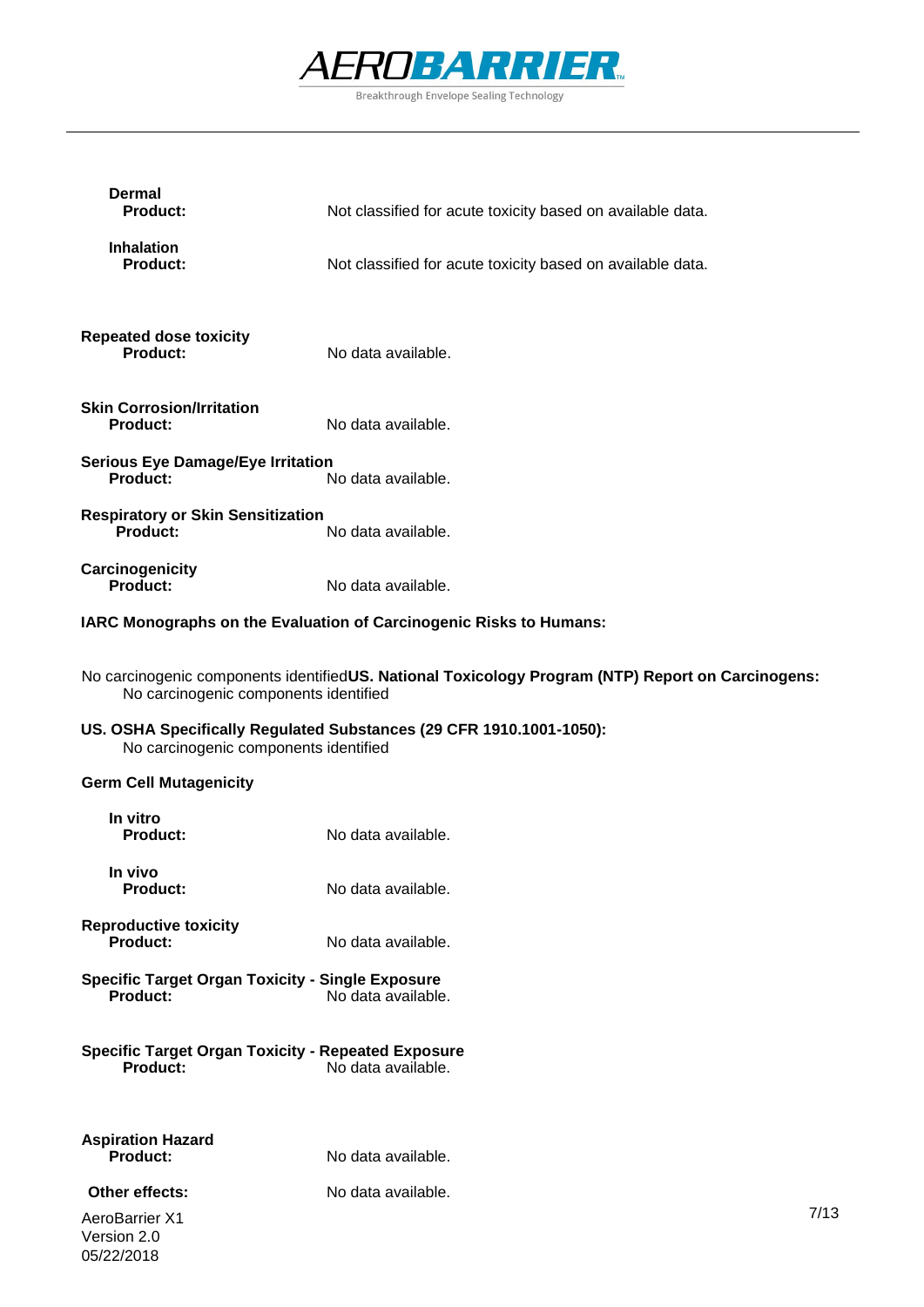

#### **12. Ecological information**

## **Ecotoxicity: Acute hazards to the aquatic environment: Fish Aquatic Invertebrates Product:** No data available. **Chronic hazards to the aquatic environment: Fish Aquatic Invertebrates Toxicity to Aquatic Plants Persistence and Degradability Biodegradation BOD/COD Ratio Product:** No data available. **Bioaccumulative potential Bioconcentration Factor (BCF)**<br>Product: **Product:** No data available. **Partition Coefficient n-octanol / water (log Kow)**<br>**No data availa**<br>No data availa **Product:** No data available. **Mobility in soil:** No data available. **Other adverse effects:** No data available. **Disposal instructions:** Dispose of waste at an appropriate treatment and disposal facility in accordance with applicable laws and regulations, and product characteristics at time of disposal. **Contaminated Packaging:** No data available. **13. Disposal considerations Product:** No data available. **Product:** No data available. **Product:** No data available. **Product:** No data available. **Product:** No data available.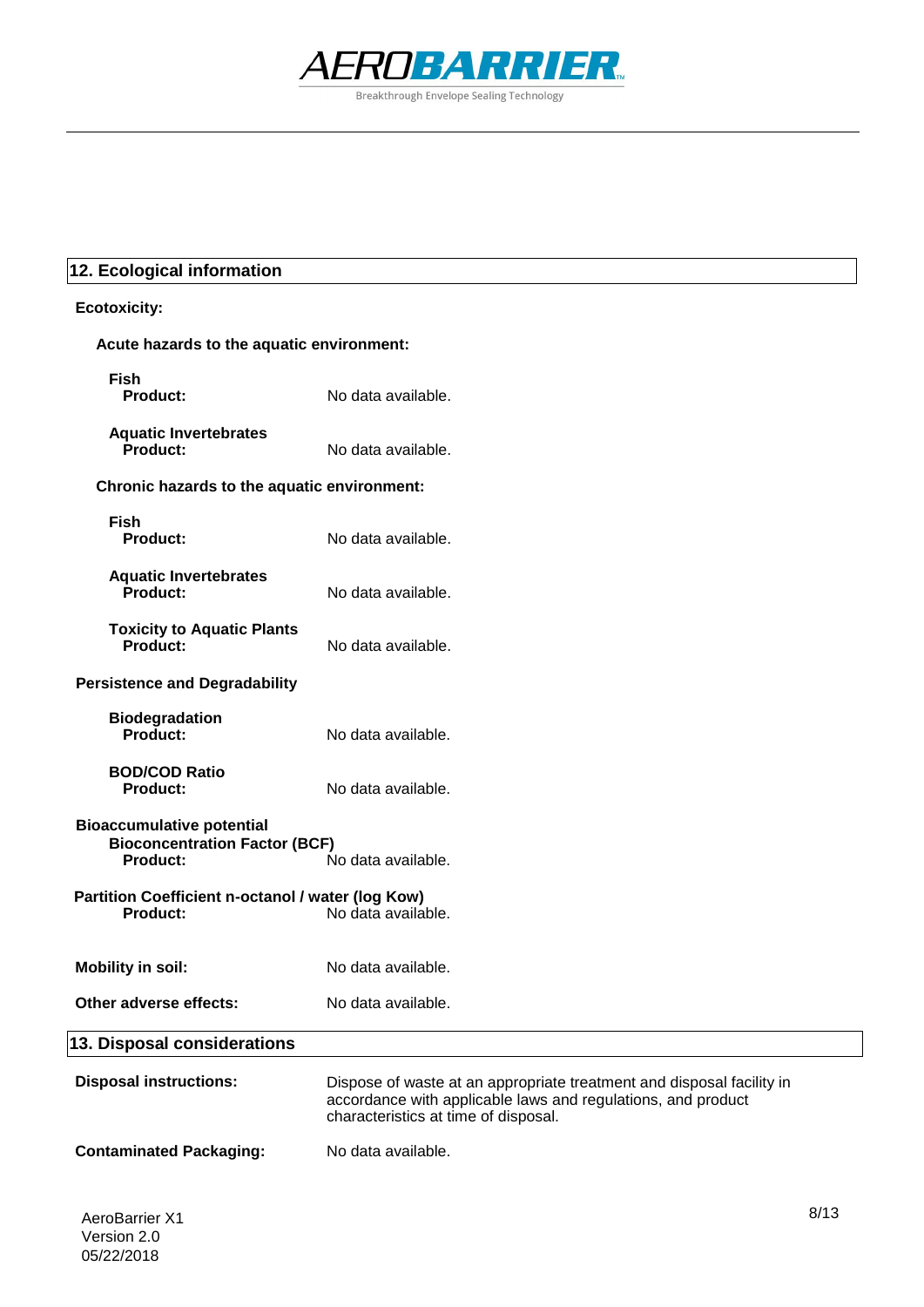

#### **14. Transport information**

#### **TDG:**

Not Regulated

#### **CFR / DOT:**

Not Regulated

#### **IMDG:**

Not Regulated

#### **15. Regulatory information**

#### **US Federal Regulations**

#### **TSCA Section 12(b) Export Notification (40 CFR 707, Subpt. D)**

None present or none present in regulated quantities.

#### **US. OSHA Specifically Regulated Substances (29 CFR 1910.1001-1050)**

**Cancer** Eye irritation

| <u>Chemical Identitv</u> | <b>OSHA hazard(s)</b>        |
|--------------------------|------------------------------|
| Formaldehyde             | Acute toxicity               |
|                          | Skin irritation              |
|                          | Skin sensitization           |
|                          | Flammability                 |
|                          | respiratory tract irritation |
|                          | Respiratory sensitization    |

#### **CERCLA Hazardous Substance List (40 CFR 302.4):**

| <b>Chemical Identity</b> | Reportable quantity |
|--------------------------|---------------------|
| Ammonium hydroxide       | 1000 lbs.           |
| Methanol                 | 5000 lbs.           |
| <b>Ethyl Acrylate</b>    | 1000 lbs.           |
| Formaldehyde             | $100$ lbs.          |

#### **Superfund Amendments and Reauthorization Act of 1986 (SARA)**

#### **Hazard categories** Not classified Not classified

#### **SARA 302 Extremely Hazardous Substance**

|                          | Reportable |
|--------------------------|------------|
| <b>Chemical Identity</b> | quantity   |
| Formaldehyde             | $100$ lbs. |

**Threshold Planning Quantity** 500 lbs.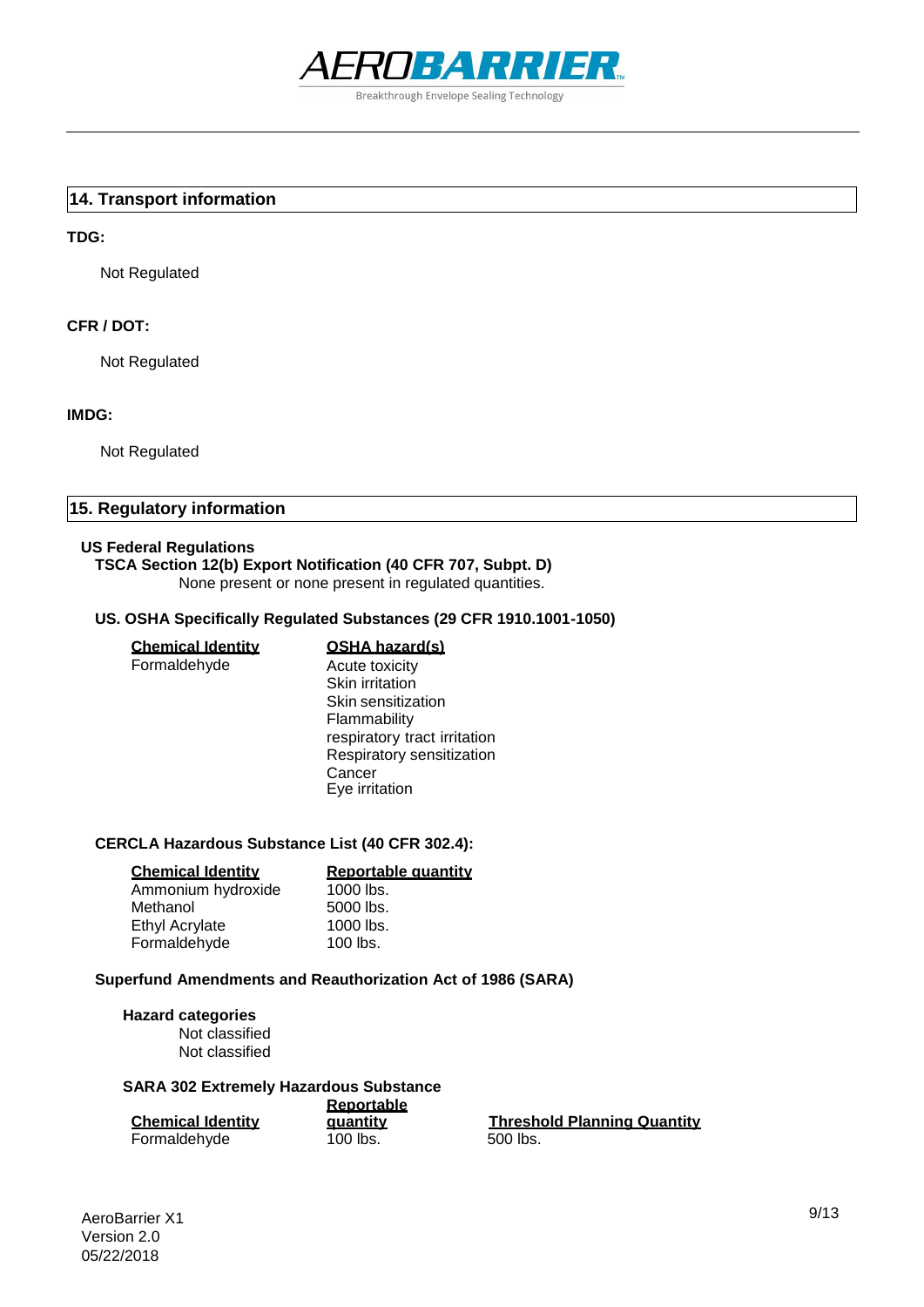

## **SARA 304 Emergency Release Notification**

| Reportable quantity |
|---------------------|
| 1000 lbs.           |
| 5000 lbs.           |
| 1000 lbs.           |
| $100$ lbs.          |
|                     |

#### **SARA 311/312 Hazardous Chemical**

| <b>Chemical Identity</b> | <b>Threshold Planning Quantity</b> |  |
|--------------------------|------------------------------------|--|
| Formaldehyde             | 500lbs                             |  |
| Amorphous silica         | 10000 lbs                          |  |
| Propylene glycol         | 10000 lbs                          |  |

#### **SARA 313 (TRI Reporting)**

None present or none present in regulated quantities.

#### **Clean Air Act (CAA) Section 112(r) Accidental Release Prevention (40 CFR 68.130)**

| <b>Chemical Identity</b> | Reportable quantity |
|--------------------------|---------------------|
| Formaldehyde             | lbs                 |

## **Clean Water Act Section 311 Hazardous Substances (40 CFR 117.3)**

None present or none present in regulated quantities.

#### **US State Regulations**

#### **US. California Proposition 65**

This product contains chemical(s) known to the State of California to cause cancer and/or to cause birth defects or other reproductive harm.

| Methanol       | Developmental toxin. 03 2012 |
|----------------|------------------------------|
| Ethyl Acrylate | Carcinogenic. 09 2011        |
| Formaldehyde   | Carcinogenic. 09 2011        |

#### **US. New Jersey Worker and Community Right-to-Know Act**

#### **Chemical Identity**

Amorphous silica Propylene glycol

#### **US. Massachusetts RTK - Substance List**

#### **Chemical Identity**

Amorphous silica Ethyl Acrylate Formaldehyde

#### **US. Pennsylvania RTK - Hazardous Substances**

**Chemical Identity** Amorphous silica Propylene glycol

**US. Rhode Island RTK**

**Chemical Identity** Propylene glycol

#### **International regulations**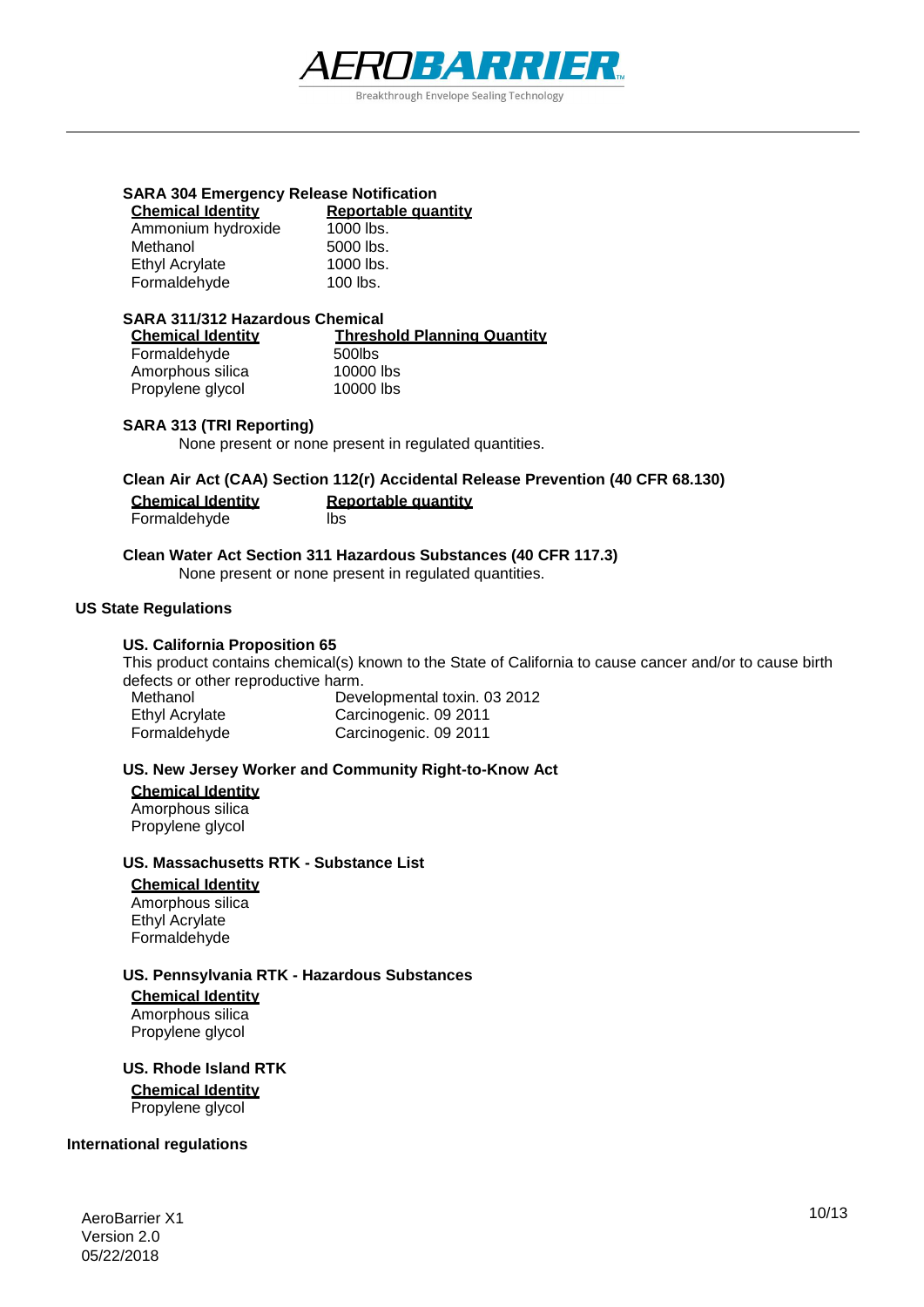

#### **Montreal protocol**

Not applicable

## **Stockholm convention**

Not applicable

### **Rotterdam convention**

Not applicable

## **Kyoto protocol**

Not applicable

#### **VOC:**

| Regulatory VOC (less water and<br>exempt solvent) | $: 12$ g/l          |
|---------------------------------------------------|---------------------|
| VOC Method 310                                    | $\therefore$ 0.39 % |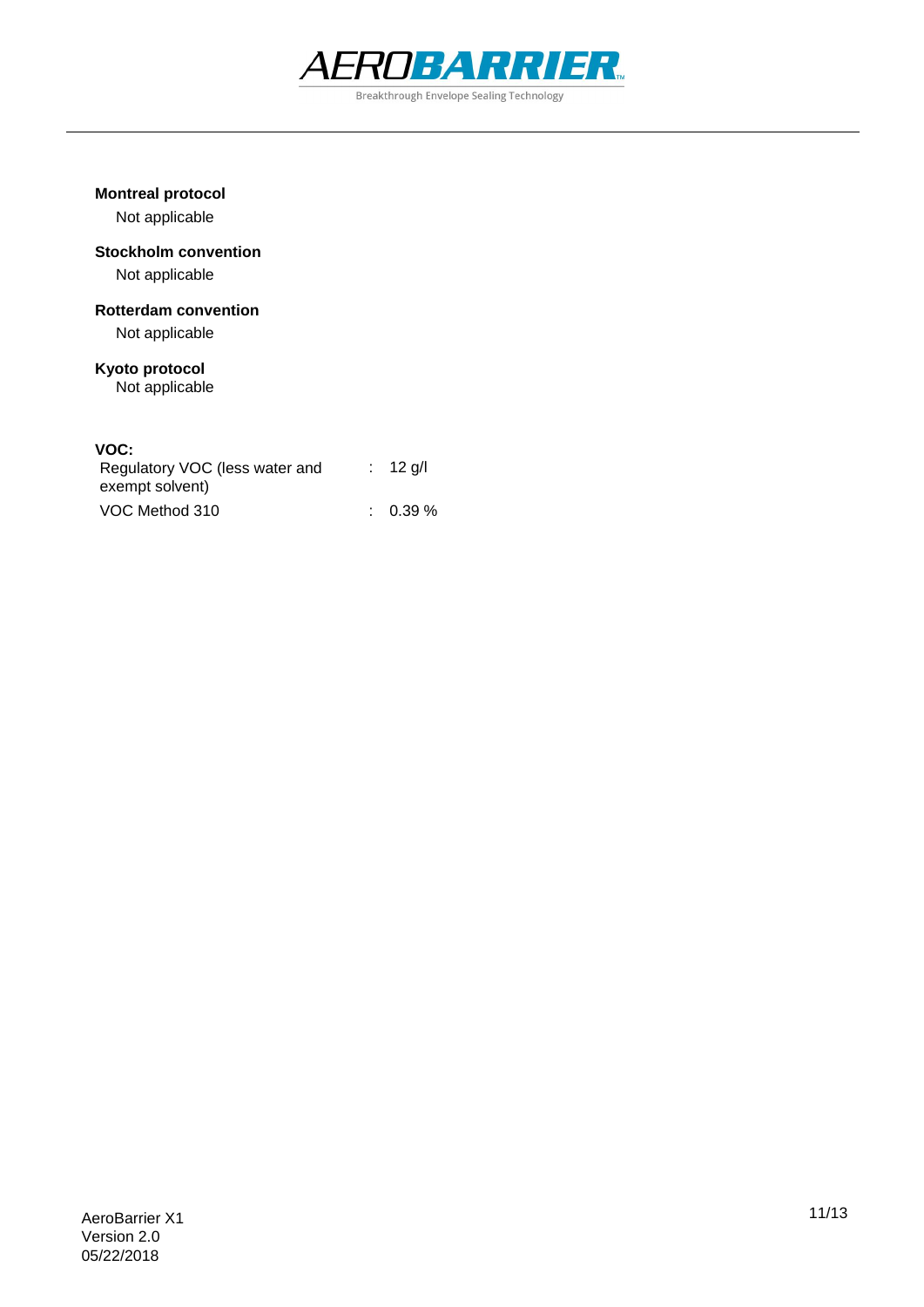

## **Inventory Status:**

One or more components in this product are not listed on or exempt from the Inventory.

Canada DSL Inventory List: All components in this product are listed on or exempt from the Inventory.

EINECS, ELINCS or NLP: One or more components in this product are not listed on or exempt from the Inventory.

Japan (ENCS) List: One or more components in this product are not listed on or exempt from the Inventory.

China Inv. Existing Chemical Substances: One or more components in this product are not listed on or exempt from the Inventory.

Korea Existing Chemicals Inv. (KECI): One or more components in this product are not listed on or exempt from the Inventory.

Canada NDSL Inventory: One or more components in this product are not listed on or exempt from the Inventory.

Philippines PICCS: One or more components in this product are not listed on or exempt from the Inventory.

US TSCA Inventory: All components in this product are listed on or exempt from the Inventory.

New Zealand Inventory of Chemicals: One or more components in this product are not listed on or exempt from the Inventory.

Japan ISHL Listing: One or more components in this product are not listed on or exempt from the Inventory.

Japan Pharmacopoeia Listing: One or more components in this product are not listed on or exempt from the Inventory.

Mexico INSQ: One or more components in this product are not listed on or exempt from the Inventory.

Ontario Inventory: One or more components in this product are not listed on or exempt from the Inventory.

Taiwan Chemical Substance Inventory: One or more components in this product are not listed on or exempt from the Inventory.